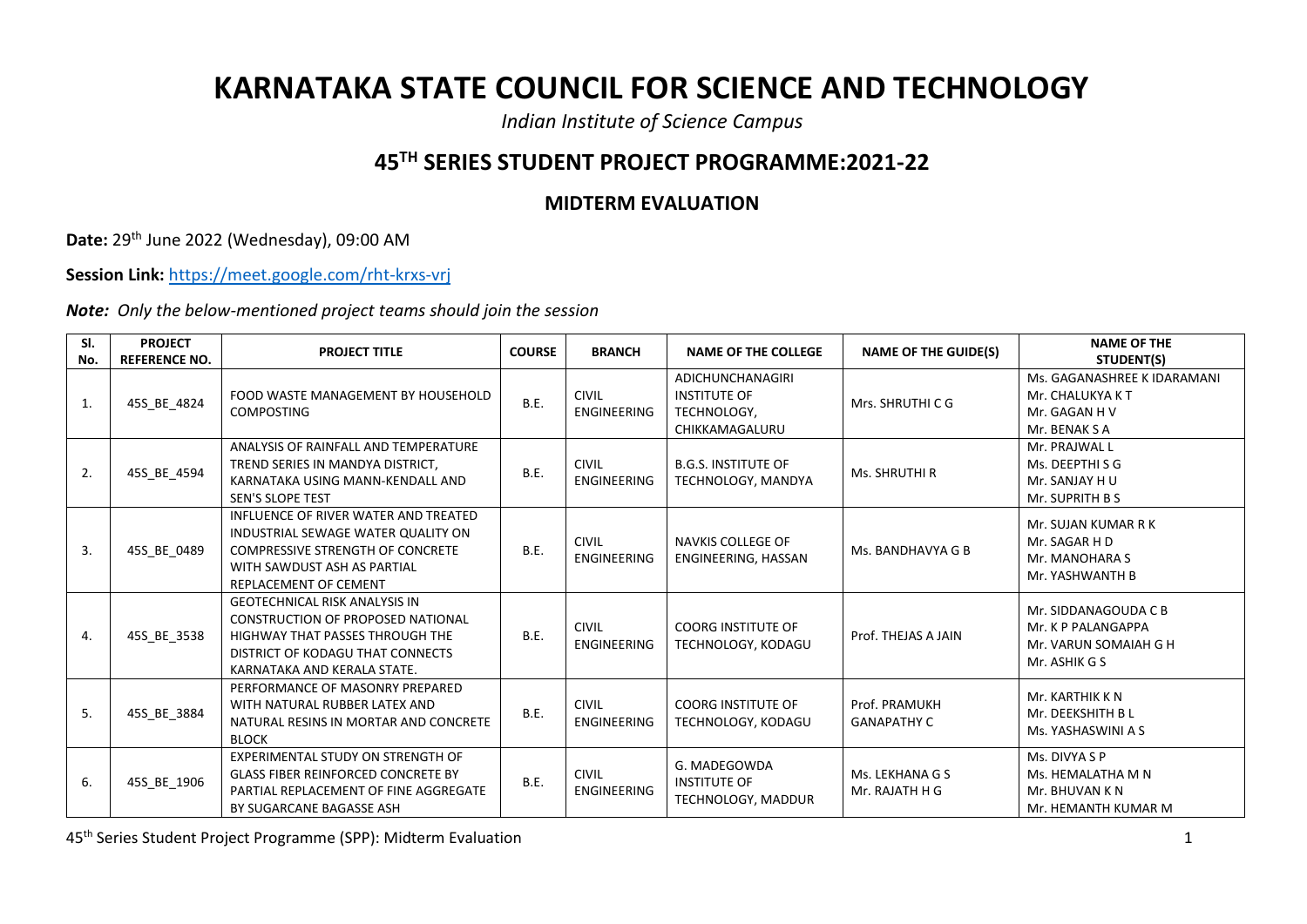| 7.  | 45S BE 2199   | EXPERIMENTAL STUDY ON INDEX PROPERTIES<br>OF LEACHATE SOIL AND STABILIZATION BY<br>SUGARCANE BAGASSE ASH                                                                                  | B.E.   | <b>CIVIL</b><br><b>ENGINEERING</b>                    | G. MADEGOWDA<br><b>INSTITUTE OF</b><br>TECHNOLOGY, MADDUR     | Ms. LEKHANA G S<br>Mr. RAJATH H G            | Mr. RAJU R S<br>Ms. SAHANAPRIYA K N<br>Ms. PRASHANTHINI<br>Ms. SUPRITHA B C                |
|-----|---------------|-------------------------------------------------------------------------------------------------------------------------------------------------------------------------------------------|--------|-------------------------------------------------------|---------------------------------------------------------------|----------------------------------------------|--------------------------------------------------------------------------------------------|
| 8.  | 45S_BE_2274   | EXPERIMENTAL STUDY ON LIGHT WEIGHT<br><b>BRICK</b>                                                                                                                                        | B.E.   | <b>CIVIL</b><br><b>ENGINEERING</b>                    | G. MADEGOWDA<br><b>INSTITUTE OF</b><br>TECHNOLOGY, MADDUR     | Mr. SANTHOSH M C<br>Mr. SUDHIR B S           | Ms. CHANDANA P C<br>Mr. BASAVARAJU K A<br>Mr. DARSHAN K S<br>Mr. CHETHAN H V               |
| 9.  | 45S BE 2396   | TO STUDY ON PARTIAL REPLACEMENT OF<br>CEMENT BY FLYASH AND TO KNOW THE<br><b>COMPARATIVE STUDY BY USING</b><br>POLYETHYLENE GLYCOL (PEG-400) FOR THE<br>ECO-FRIENDLY SELF-CURING CONCRETE | B.E.   | <b>CIVIL</b><br><b>ENGINEERING</b>                    | G. MADEGOWDA<br><b>INSTITUTE OF</b><br>TECHNOLOGY, MADDUR     | Ms. ARPITHA A<br>Mr. RAJATH H G              | Mr. DHANUSH V S<br>Mr. DEEKSHITH S<br>Ms. DEVIKA B M<br>Mr. JEEVAN RAVINDAR N              |
| 10. | 45S_BE_4073   | STUDY ON THE CERAMIC WASTE UTILIZATION<br>IN THE CONCRETE                                                                                                                                 | B.E.   | <b>CIVIL</b><br><b>ENGINEERING</b>                    | J.S.S. SCIENCE AND<br>TECHNOLOGY UNIVERSITY,<br><b>MYSURU</b> | Dr. SHIVAPRASAD K N                          | Mr. SUJAN T S<br>Mr. PREETHAM G M<br>Ms. NISARGA M<br>Mr. MANISH RAJGOPAL                  |
| 11. | 45S MTech 090 | <b>BIO-DEGRADATION OF PLASTIC USING</b><br><b>GREATER WAX MOTH (GALLERIA</b><br>MELLONELA)                                                                                                | M.Tech | <b>ENVIRONMEN</b><br><b>TAL</b><br><b>ENGINEERING</b> | J.S.S. SCIENCE AND<br>TECHNOLOGY UNIVERSITY,<br><b>MYSURU</b> | Dr. PUSHPA TUPPAD                            | Ms. SHRAVANA S NARASANNAVAR                                                                |
| 12. | 45S_BE_2303   | SOIL CLASSIFICATION USING MACHINE<br>LEARNING                                                                                                                                             | B.E.   | <b>CIVIL</b><br><b>ENGINEERING</b>                    | <b>MAHARAJA INSTITUTE OF</b><br>TECHNOLOGY, MYSURU            | Mr. VARUN S                                  | Ms. HARSHITHA N H GOWDA<br>Mr. KESHAVA N<br>Ms. KUSUMA M<br>Ms. POOJA H                    |
| 13. | 45S_BE_4369   | <b>COMPARITIVE ANALYSIS OF GROUNDWATER</b><br>LEVEL WITH RESPONSE TO RAINFALL IN<br><b>MYSURU DISTRICT</b>                                                                                | B.E.   | <b>CIVIL</b><br><b>ENGINEERING</b>                    | <b>MAHARAJA INSTITUTE OF</b><br>TECHNOLOGY, MYSURU            | Mr. MANJUNATHA R N                           | Mr. ROHINITG<br>Mr. SURYA H S<br>Mr. PREETHAM S<br>Mr. DILEEP KUMAR V                      |
| 14. | 45S_BE_4586   | <b>INTEGRATED LAUNDRY WASTEWATER</b><br><b>TREATMENT FOR REUSE</b>                                                                                                                        | B.E.   | <b>CIVIL</b><br><b>ENGINEERING</b>                    | MAHARAJA INSTITUTE OF<br>TECHNOLOGY, MYSURU                   | Mr. MANOJ B R                                | Ms. SINCHANA V<br>Mr. HAYAGREEVA PRASAD N R<br>Mr. SHASHANK S E<br>Ms. BHUVANESHWARI UMESH |
| 15. | 45S_BE_3677   | INSITU HOUSEHOLD ORGANIC WASTE<br>COMPOSTING USING UNPLASTICIZED<br>POLYVINYL CHLORIDE PIPE BY PASSIVE<br><b>AERATION METHOD</b>                                                          | B.E.   | <b>CIVIL</b><br>ENGINEERING                           | <b>MAHARAJA INSTITUTE OF</b><br>TECHNOLOGY,<br>THANDAVAPURA   | Mr. MANU. S GOWDA<br>Dr. B.C NAGENDRA PRASAD | Mr. PRASAD S S<br>Mr. PRAVEEN NAIK<br>Mr. RANJAN KUMAR S<br>Mr. SHASHANK J K               |
| 16. | 45S_BE_3682   | EXPERIMENTAL STUDY ON PARTIAL<br>REPLACEMENT OF FINE AGGREGATE<br>CERAMIC TILE WASTES IN CONCRETE                                                                                         | B.E.   | <b>CIVIL</b><br><b>ENGINEERING</b>                    | MAHARAJA INSTITUTE OF<br>TECHNOLOGY,<br>THANDAVAPURA          | Mr. MAHADEV PRASAD N                         | Mr. NITHISH M<br>Mr. HEMANTH KUMAR H B<br>Mr. AJAY C<br>Mr. PUNITH D B                     |
| 17. | 45S_BE_3683   | AN EXPERIMENTAL INVESTIGATION ON FRESH<br>PROPERTIES AND STRENGTH PARAMETERS OF<br>SELF COMPACTING CONCRETE USING                                                                         | B.E.   | <b>CIVIL</b><br><b>ENGINEERING</b>                    | MAHARAJA INSTITUTE OF<br>TECHNOLOGY,<br>THANDAVAPURA          | Ms. GANAVI S<br>Mr. RAGHAVENDRA A            | Ms. YASHIKA C V<br>Ms. SAHANA B<br>Mr. HEMANTH KUMAR M R<br>Mr. MANOJ N                    |

45th Series Student Project Programme (SPP): Midterm Evaluation 2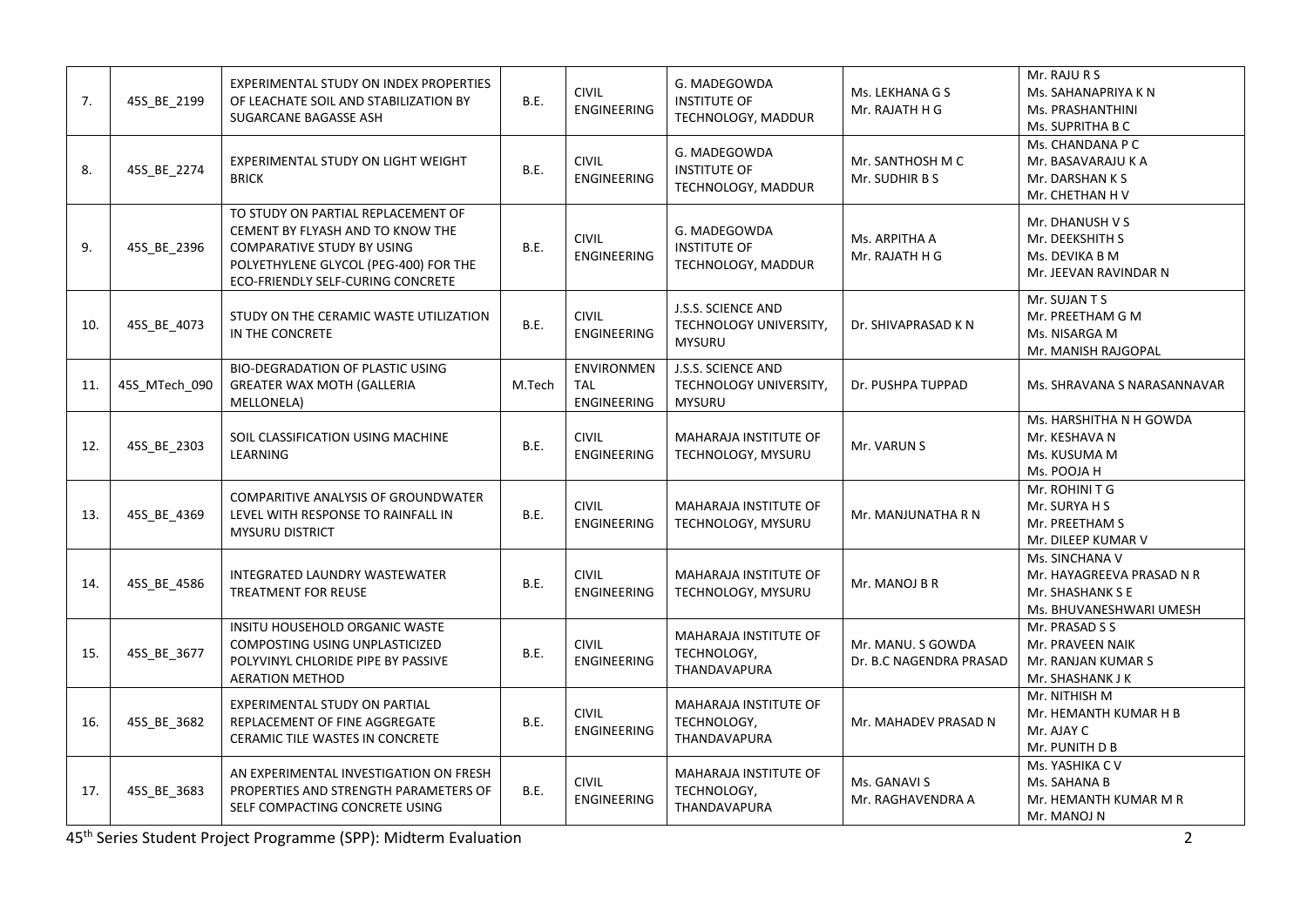|     |               | CONSTRUCTION AND DEMOLITION DEBRIES<br><b>AND FLYASH</b>                                                                                           |             |                                    |                                                      |                                  |                                                                                           |
|-----|---------------|----------------------------------------------------------------------------------------------------------------------------------------------------|-------------|------------------------------------|------------------------------------------------------|----------------------------------|-------------------------------------------------------------------------------------------|
| 18. | 45S_BE_3685   | AN EXPERIMENTAL INVESTIGATION ON<br>STABILIZED MUD BLOCKS BY USING AGRO-<br><b>INDUSTRIAL WASTE</b>                                                | B.E.        | <b>CIVIL</b><br><b>ENGINEERING</b> | MAHARAJA INSTITUTE OF<br>TECHNOLOGY,<br>THANDAVAPURA | Mr. AKSHAY N K<br>Ms. GANAVI S   | Ms. FATHINA AHMADI<br>Ms. SAHANA K<br>Ms. ANITHA D N<br>Ms. MAHESHA                       |
| 19. | 45S_BE_2132   | INTEGRATION OF SOLAR AND MICRO HYDRO<br>SYSTEMS TO MICROGRID FOR HARNESSING<br>THE RENEWABLE ENERGY SOURCES                                        | B.E.        | <b>CIVIL</b><br>ENGINEERING        | THE NATIONAL INSTITUTE<br>OF ENGINEERING, MYSURU     | Ms. HEMA H<br>Mr. VADIRAJ RAO    | Ms. SUSHMA M N<br>Mr. SHARANPRASAD RAJESH B<br>Ms. MALAVIKA PRAKASH<br>Mr. IMTITONG KICHU |
| 20. | 45S_BE_2682   | FERRO-CEMENT BLOCKS AN ECO-FRIENDLY<br>ALTERNATIVE FOR CONCRETE BLOCKS AND<br><b>EARTHEN STRUCTURES</b>                                            | B.E.        | <b>CIVIL</b><br>ENGINEERING        | THE NATIONAL INSTITUTE<br>OF ENGINEERING, MYSURU     | Dr. H S PRASANNA                 | Ms. VARSHINI B<br>Ms. VARUNA M KULAMI<br>Ms. SOWMYA K S<br>Mr. RAJESHA                    |
| 21. | 45S BE 3927   | STUDY ON THERMAL BEHAVIOUR AND<br>STRUCTURAL BEHAVIOUR OF RAMMED<br><b>EARTH WALLS</b>                                                             | B.E.        | <b>CIVIL</b><br>ENGINEERING        | THE NATIONAL INSTITUTE<br>OF ENGINEERING, MYSURU     | Dr. N C BALAJI                   | Mr. CHARAN A<br>Ms. AAKANKSHA R<br>Mr. NITHEESH N                                         |
| 22. | 45S_BE_3965   | AN INSIGHT INTO HYDROLOGICAL AND<br>GEOTECHNICAL CHARACTERISTICS ON LAND<br>SLIDE SUSCEPTIBILITY AT SELECTED<br>LOCATIONS OF CHAMUNDI HILL, MYSURU | <b>B.E.</b> | <b>CIVIL</b><br>ENGINEERING        | THE NATIONAL INSTITUTE<br>OF ENGINEERING, MYSURU     | Mr. VADIRAJ RAO<br>Mr. AVINASH R | Ms. RITU N S<br>Ms. R ANUSHA<br>Mr. MOHAMMAD SAAD SHAIKH                                  |
| 23. | 45S MTech 094 | AN EXPERIMENTAL STUDY ON STRUCTURAL<br>PERFORMANCE OF RC BEAMS<br>STRENGTHENED FOR COMBINED FLEXURE<br>AND SHEAR BY USING NSM-GFRP STRIPS          | M.Tech      | <b>CIVIL</b><br><b>ENGINEERING</b> | THE NATIONAL INSTITUTE<br>OF ENGINEERING, MYSURU     | Dr. N C BALAJI                   | Ms. AISHWARYA K M                                                                         |
| 24. | 45S MTech 100 | DEVELOPING SURFACE AND ROOT ZONE SOIL<br>MOISTURE MAPS OVER AGRICULTURAL AREA<br>USING FIELD AND REMOTE SENSING<br><b>TECHNIQUES.</b>              | M.Tech      | <b>HYDRAULICS</b>                  | THE NATIONAL INSTITUTE<br>OF ENGINEERING, MYSURU     | Dr. ABHISHEK A PATHAK            | Mr. SANTHOSH KUMAR T N                                                                    |
| 25. | 45S_BE_0769   | STABILIZED ADOBE BLOCKS USING<br>CONSTRUCTION AND DEMOLITION WASTE AS<br>A SUSTAINABLE SOLUTION                                                    | B.E.        | <b>CIVIL</b><br>ENGINEERING        | VIDYAVARDHAKA COLLEGE<br>OF ENGINEERING, MYSURU      | Mr. RAJEETH TJ                   | Mr. SAGAR B M<br>Ms. ARPITHA R<br>Mr. SHASHANK M S                                        |
| 26. | 45S BE 3846   | APPLICATION OF IOT IN WATER QUALITY<br>MANAGEMENT WITHIN VVCE CAMPUS - A<br><b>CASE STUDY</b>                                                      | B.E.        | <b>CIVIL</b><br>ENGINEERING        | VIDYAVARDHAKA COLLEGE<br>OF ENGINEERING, MYSURU      | Ms. MADHUSHREE C                 | Ms. NANDITHA S<br>Mr. GIRISH G K<br>Mr. JEEVAN KUMAR R<br>Mr. PREETHAM K                  |
| 27. | 45S_BE_4155   | EXPERIMENTAL INVESTIGATION OF BAMBOO<br>REINFORCED CYLINDRICAL SHELL ROOF                                                                          | B.E.        | <b>CIVIL</b><br>ENGINEERING        | VIDYAVARDHAKA COLLEGE<br>OF ENGINEERING, MYSURU      | Dr. UMESHAPK                     | Mr. SHASHANK S<br>Ms. TANUSH A<br>Mr. MADANKUMAR Y<br>Mr. RANJAN M                        |
| 28. | 45S_BE_4238   | EXPERIMENTAL INVESTIGATION OF<br>HYPERBOLOID PARABOLIC SHELL FOR BUS<br>SHELTER USING BAMBOO AS<br>REINFORCEMENT                                   | B.E.        | <b>CIVIL</b><br><b>ENGINEERING</b> | VIDYAVARDHAKA COLLEGE<br>OF ENGINEERING, MYSURU      | Dr. UMESHA P K                   | Mr. SHASHANK J<br>Mr. RATHAN RAJ P B<br>Mr. PRAMOD V<br>Ms. AISHWARYA SV                  |

45th Series Student Project Programme (SPP): Midterm Evaluation 3